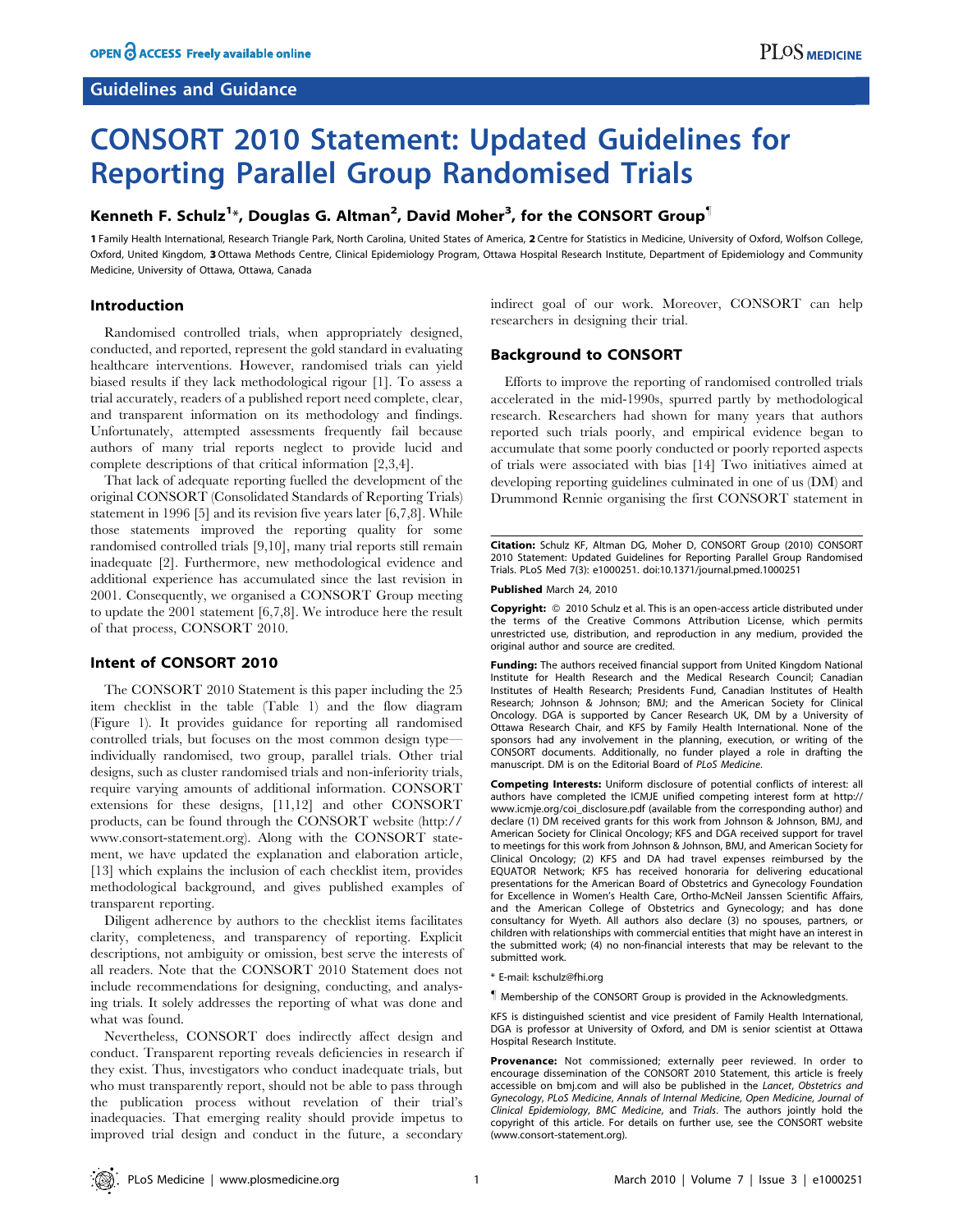Table 1. CONSORT 2010 checklist of information to include when reporting a randomised trial (for a downloadable version of this checklist see Text S1 or the CONSORT website).\*

| Section/Topic                                           | ltem<br>No      | <b>Checklist item</b>                                                                                                                                                                          | Reported on<br>page No |
|---------------------------------------------------------|-----------------|------------------------------------------------------------------------------------------------------------------------------------------------------------------------------------------------|------------------------|
| Title and abstract                                      |                 |                                                                                                                                                                                                |                        |
|                                                         | 1a              | Identification as a randomised trial in the title                                                                                                                                              |                        |
|                                                         | 1b              | Structured summary of trial design, methods, results, and conclusions (for specific guidance see CONSORT<br>for abstracts [21,31])                                                             |                        |
| Introduction                                            |                 |                                                                                                                                                                                                |                        |
| Background and objectives                               | 2a              | Scientific background and explanation of rationale                                                                                                                                             |                        |
|                                                         | 2b              | Specific objectives or hypotheses                                                                                                                                                              |                        |
| <b>Methods</b>                                          |                 |                                                                                                                                                                                                |                        |
| Trial design                                            | За              | Description of trial design (such as parallel, factorial) including allocation ratio                                                                                                           |                        |
|                                                         | 3 <sub>b</sub>  | Important changes to methods after trial commencement (such as eligibility criteria), with reasons                                                                                             |                        |
| Participants                                            | 4a              | Eligibility criteria for participants                                                                                                                                                          |                        |
|                                                         | 4b              | Settings and locations where the data were collected                                                                                                                                           |                        |
| Interventions                                           | 5               | The interventions for each group with sufficient details to allow replication, including how and when they<br>were actually administered                                                       |                        |
| Outcomes                                                | 6a              | Completely defined pre-specified primary and secondary outcome measures, including how and when<br>they were assessed                                                                          |                        |
|                                                         | 6b              | Any changes to trial outcomes after the trial commenced, with reasons                                                                                                                          |                        |
| Sample size                                             | 7a              | How sample size was determined                                                                                                                                                                 |                        |
|                                                         | 7b              | When applicable, explanation of any interim analyses and stopping guidelines                                                                                                                   |                        |
| Randomisation:                                          |                 |                                                                                                                                                                                                |                        |
| Sequence generation                                     | 8a              | Method used to generate the random allocation sequence                                                                                                                                         |                        |
|                                                         | 8b              | Type of randomisation; details of any restriction (such as blocking and block size)                                                                                                            |                        |
| Allocation concealment<br>mechanism                     | 9               | Mechanism used to implement the random allocation sequence (such as sequentially numbered<br>containers), describing any steps taken to conceal the sequence until interventions were assigned |                        |
| Implementation                                          | 10              | Who generated the random allocation sequence, who enrolled participants, and who assigned participants<br>to interventions                                                                     |                        |
| Blinding                                                | 11a             | If done, who was blinded after assignment to interventions (for example, participants, care providers, those<br>assessing outcomes) and how                                                    |                        |
|                                                         | 11 <sub>b</sub> | If relevant, description of the similarity of interventions                                                                                                                                    |                        |
| Statistical methods                                     | 12a             | Statistical methods used to compare groups for primary and secondary outcomes                                                                                                                  |                        |
|                                                         | 12 <sub>b</sub> | Methods for additional analyses, such as subgroup analyses and adjusted analyses                                                                                                               |                        |
| <b>Results</b>                                          |                 |                                                                                                                                                                                                |                        |
| Participant flow (a diagram is<br>strongly recommended) | 13a             | For each group, the numbers of participants who were randomly assigned, received intended treatment,<br>and were analysed for the primary outcome                                              |                        |
|                                                         | 13b             | For each group, losses and exclusions after randomisation, together with reasons                                                                                                               |                        |
| Recruitment                                             | 14a             | Dates defining the periods of recruitment and follow-up                                                                                                                                        |                        |
|                                                         | 14b             | Why the trial ended or was stopped                                                                                                                                                             |                        |
| Baseline data                                           | 15              | A table showing baseline demographic and clinical characteristics for each group                                                                                                               |                        |
| Numbers analysed                                        | 16              | For each group, number of participants (denominator) included in each analysis and whether the analysis<br>was by original assigned groups                                                     |                        |
| Outcomes and estimation                                 | 17a             | For each primary and secondary outcome, results for each group, and the estimated effect size and its<br>precision (such as 95% confidence interval)                                           |                        |
|                                                         | 17b             | For binary outcomes, presentation of both absolute and relative effect sizes is recommended                                                                                                    |                        |
| Ancillary analyses                                      | 18              | Results of any other analyses performed, including subgroup analyses and adjusted analyses, distinguishing<br>pre-specified from exploratory                                                   |                        |
| Harms                                                   | 19              | All important harms or unintended effects in each group (for specific quidance see CONSORT for harms [28])                                                                                     |                        |
| <b>Discussion</b>                                       |                 |                                                                                                                                                                                                |                        |
| Limitations                                             | 20              | Trial limitations, addressing sources of potential bias, imprecision, and, if relevant, multiplicity of analyses                                                                               |                        |
| Generalisability                                        | 21              | Generalisability (external validity, applicability) of the trial findings                                                                                                                      |                        |
| Interpretation                                          | 22              | Interpretation consistent with results, balancing benefits and harms, and considering other relevant evidence                                                                                  |                        |
| <b>Other information</b>                                |                 |                                                                                                                                                                                                |                        |
| Registration                                            | 23              | Registration number and name of trial registry                                                                                                                                                 |                        |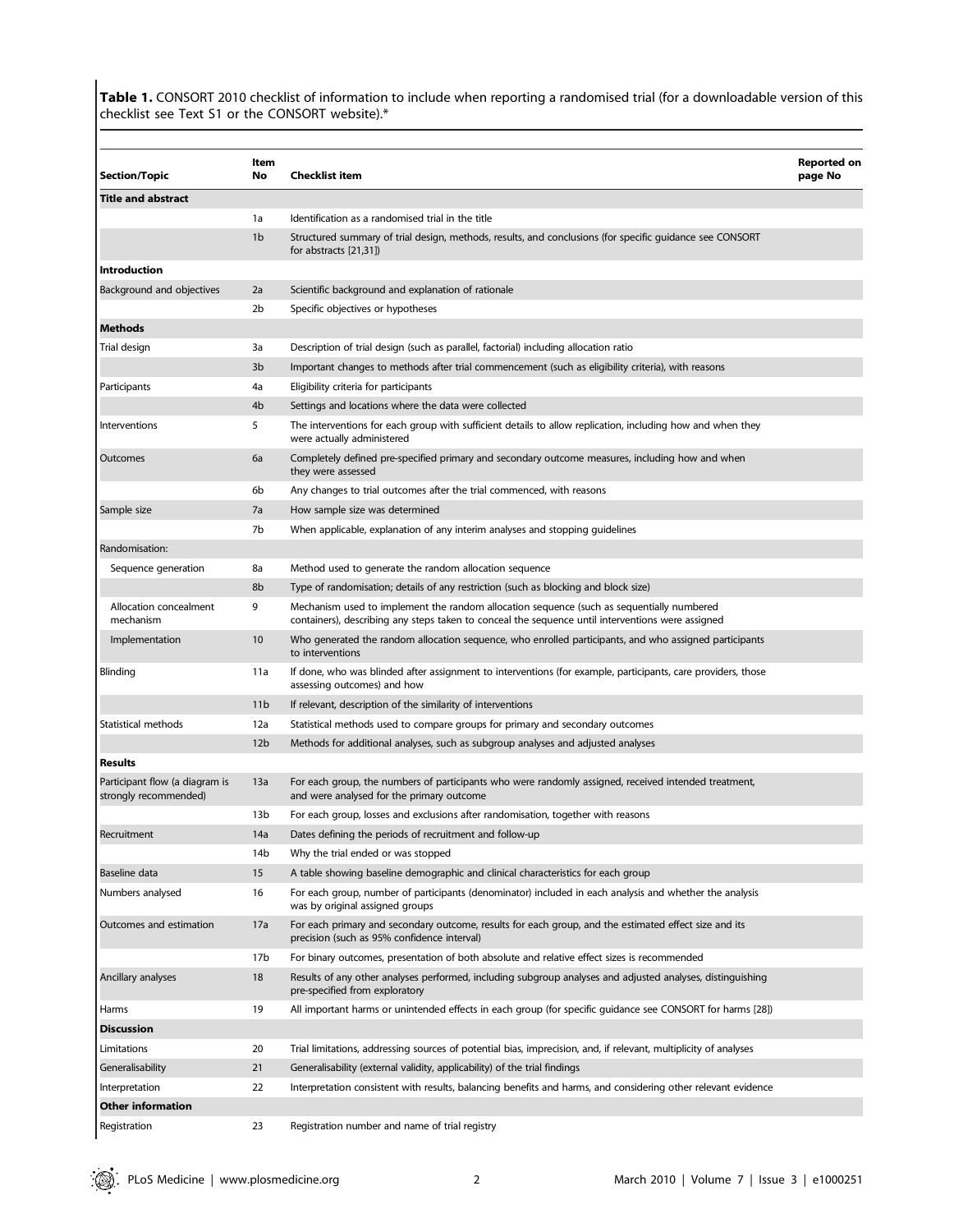Table 1. Cont.

| Section/Topic | ltem<br>No. | <b>Checklist item</b>                                                           | <b>Reported on</b><br>page No |
|---------------|-------------|---------------------------------------------------------------------------------|-------------------------------|
| Protocol      | 24          | Where the full trial protocol can be accessed, if available                     |                               |
| Funding       | 25          | Sources of funding and other support (such as supply of drugs), role of funders |                               |
|               |             |                                                                                 |                               |

\*We strongly recommend reading this statement in conjunction with the CONSORT 2010 Explanation and Elaboration [13] for important clarifications on all the items. If relevant, we also recommend reading CONSORT extensions for cluster randomised trials [11], non-inferiority and equivalence trials [12], non-pharmacological treatments [32], herbal interventions [33], and pragmatic trials [34]. Additional extensions are forthcoming: for those and for up to date references relevant to this checklist, see http://www.consort-statement.org.

doi:10.1371/journal.pmed.1000251.t001

1996. [5] Further methodological research on similar topics reinforced earlier findings [15] and fed into the revision of 2001. [6,7,8] Subsequently, the expanding body of methodological research informed the refinement of CONSORT 2010. More than 700 studies comprise the CONSORT database (located on the CONSORT website), which provides the empirical evidence to underpin the CONSORT initiative.

Indeed, CONSORT Group members continually monitor the literature. Information gleaned from these efforts provides an evidence base on which to update the CONSORT statement. We add, drop, or modify items based on that evidence and the recommendations of the CONSORT Group, an international and eclectic group of clinical trialists, statisticians, epidemiologists, and biomedical editors. The CONSORT Executive (KFS, DGA, DM)



Figure 1. Flow diagram of the progress through the phases of a parallel randomised trial of two groups (that is, enrolment, intervention allocation, follow-up, and data analysis). (For a downloadable version of this diagram see Figure S1 or the CONSORT website.) doi:10.1371/journal.pmed.1000251.g001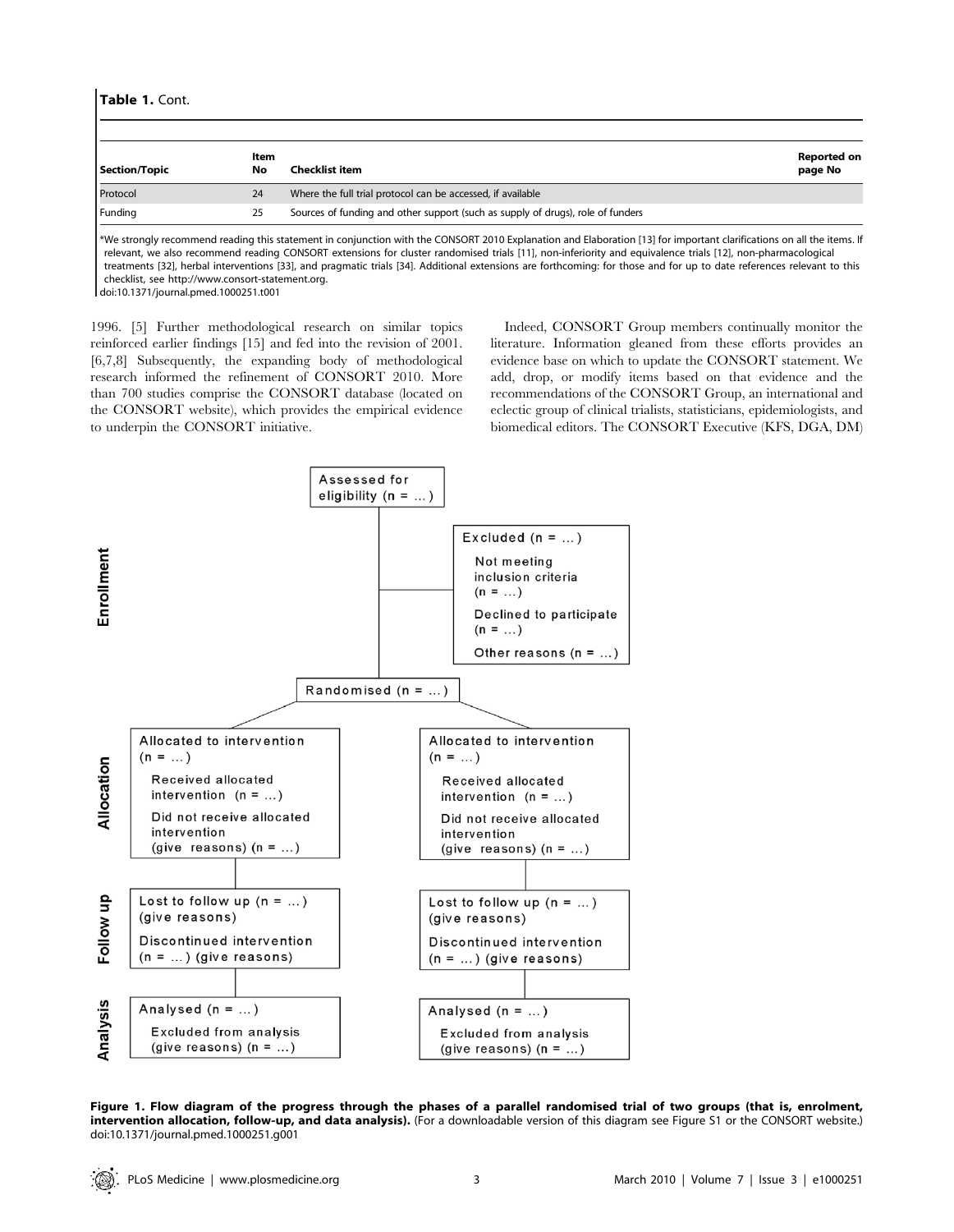strives for a balance of established and emerging researchers. The membership of the group is dynamic. As our work expands in response to emerging projects and needed expertise, we invite new members to contribute. As such, CONSORT continually assimilates new ideas and perspectives. That process informs the continually evolving CONSORT statement.

Over time, CONSORT has garnered much support. More than 400 journals, published around the world and in many languages, have explicitly supported the CONSORT statement. Many other healthcare journals support it without our knowledge. Moreover, thousands more have implicitly supported it with the endorsement of the CONSORT statement by the International Committee of Medical Journal Editors (http:// www.icmje.org). Other prominent editorial groups, the Council of Science Editors and the World Association of Medical Editors, officially support CONSORT. That support seems warranted: when used by authors and journals, CONSORT seems to improve reporting. [9]

#### Development of CONSORT 2010

Thirty one members of the CONSORT 2010 Group met in Montebello, Canada, in January 2007 to update the 2001 CONSORT statement. In addition to the accumulating evidence relating to existing checklist items, several new issues had come to prominence since 2001. Some participants were given primary responsibility for aggregating and synthesising the relevant evidence on a particular checklist item of interest. Based on that evidence, the group deliberated the value of each item. As in prior CONSORT versions, we kept only those items deemed absolutely fundamental to reporting a randomised controlled trial. Moreover, an item may be fundamental to a trial but not included, such as approval by an institutional ethical review board, because funding bodies strictly enforce ethical review and medical journals usually address reporting ethical review in their instructions for authors. Other items may seem desirable, such as reporting on whether onsite monitoring was done, but a lack of empirical evidence or any consensus on their value cautions against inclusion at this point. The CONSORT 2010 Statement thus addresses the minimum criteria, although that should not deter authors from including other information if they consider it important.

After the meeting, the CONSORT Executive convened teleconferences and meetings to revise the checklist. After seven major iterations, a revised checklist was distributed to the larger group for feedback. With that feedback, the executive met twice in person to consider all the comments and to produce a penultimate version. That served as the basis for writing the first draft of this paper, which was then distributed to the group for feedback. After consideration of their comments, the executive finalised the statement.

The CONSORT Executive then drafted an updated explanation and elaboration manuscript, with assistance from other members of the larger group. The substance of the 2007 CONSORT meeting provided the material for the update. The updated explanation and elaboration manuscript was distributed to the entire group for additions, deletions, and changes. That final iterative process converged to the CONSORT 2010 Explanation and Elaboration. [13]

#### Changes in CONSORT 2010

The revision process resulted in evolutionary, not revolutionary, changes to the checklist (Table 1), and the flow diagram was not modified except for one word (Figure 1). Moreover, because other reporting guidelines augmenting the checklist refer to item numbers, we kept the existing items under their previous item numbers except for some renumbering of items 2 to 5. We added additional items either as a sub-item under an existing item, an entirely new item number at the end of the checklist, or (with item 3) an interjected item into a renumbered segment. We have summarised the noteworthy general changes in Box 1 and specific changes in Box 2. The CONSORT website contains a side by side comparison of the 2001 and 2010 versions.

#### Implications and Limitations

We developed CONSORT 2010 to assist authors in writing reports of randomised controlled trials, editors and peer reviewers in reviewing manuscripts for publication, and readers in critically appraising published articles. The CONSORT 2010 Explanation and Elaboration provides elucidation and context to the checklist items. We strongly recommend using the explanation and elaboration in conjunction with the checklist to foster complete, clear, and transparent reporting and aid appraisal of published trial reports.

CONSORT 2010 focuses predominantly on the two group, parallel randomised controlled trial, which accounts for over half of trials in the literature. [2] Most of the items from the CONSORT 2010 Statement, however, pertain to all types of randomised trials. Nevertheless, some types of trials or trial situations dictate the need for additional information in the trial report. When in doubt, authors, editors, and readers should consult the CONSORT website for any CONSORT extensions, expansions (amplifications), implementations, or other guidance that may be relevant.

The evidence based approach we have used for CONSORT also served as a model for development of other reporting guidelines, such as for reporting systematic reviews and metaanalyses of studies evaluating interventions, [16] diagnostic studies, [17] and observational studies. [18] The explicit goal of all these initiatives is to improve reporting. The Enhancing the Quality and Transparency of Health Research (EQUATOR) Network will facilitate development of reporting guidelines and help disseminate the guidelines: http://www.equator-network.org provides information on all reporting guidelines in health research.

#### Box 1. Noteworthy General Changes in CONSORT 2010 Statement

- $\bullet$  We simplified and clarified the wording, such as in items 1, 8, 10, 13, 15, 16, 18, 19, and 21.
- We improved consistency of style across the items by removing the imperative verbs that were in the 2001 version.
- We enhanced specificity of appraisal by breaking some items into sub-items. Many journals expect authors to complete a CONSORT checklist indicating where in the manuscript the items have been addressed. Experience with the checklist noted pragmatic difficulties when an item comprised multiple elements. For example, item 4 addresses eligibility of participants and the settings and locations of data collection. With the 2001 version, an author could provide a page number for that item on the checklist, but might have reported only eligibility in the paper, for example, and not reported the settings and locations. CONSORT 2010 relieves obfuscations and forces authors to provide page numbers in the checklist for both eligibility and settings.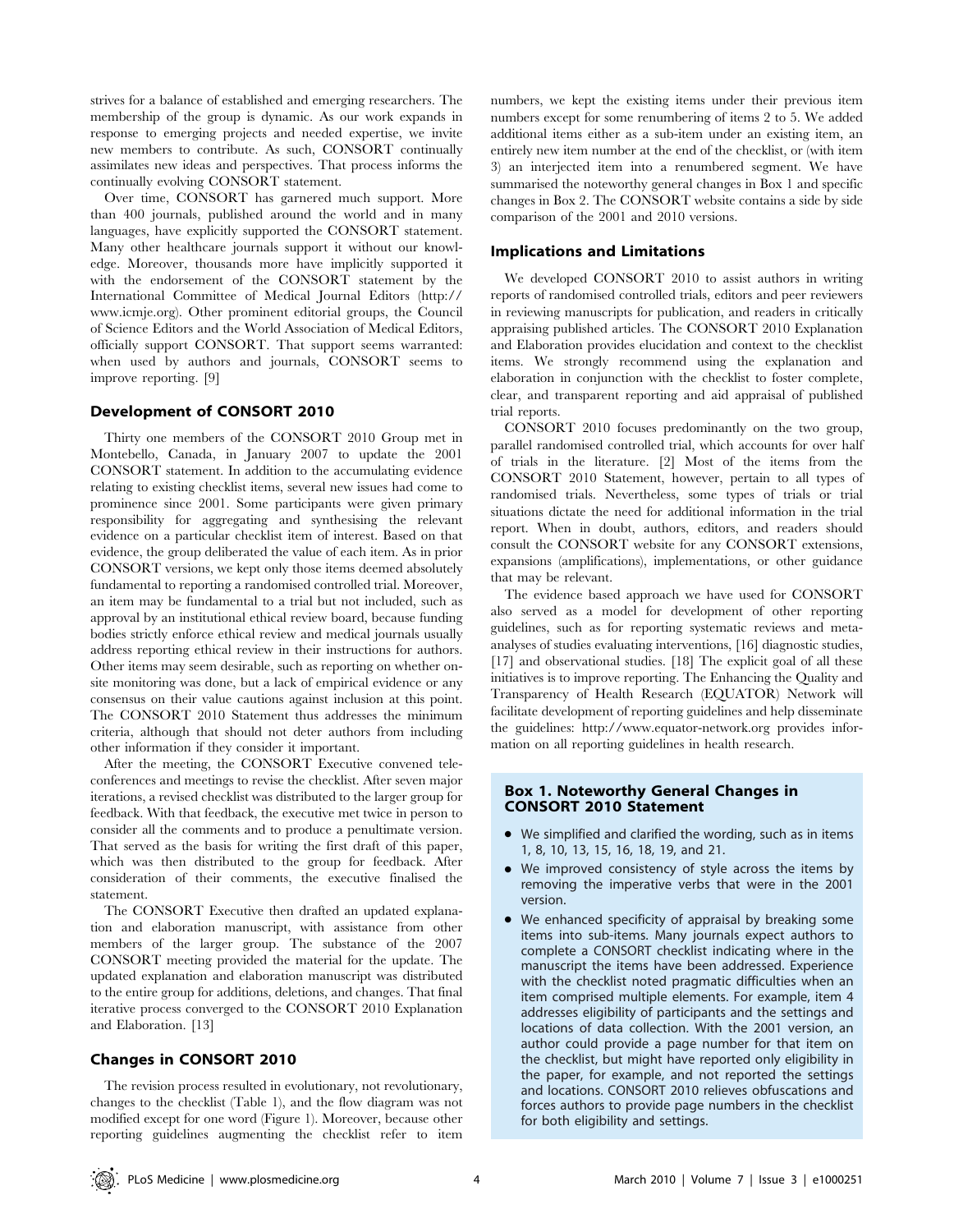#### Box 2. Noteworthy Specific Changes in CONSORT 2010 Statement

- Item 1b (title and abstract)—We added a sub-item on providing a structured summary of trial design, methods, results, and conclusions and referenced the CONSORT for abstracts article [21].
- Item 2b (introduction)—We added a new sub-item (formerly item 5 in CONSORT 2001) on ''Specific objectives or hypotheses''.
- $\bullet$  Item 3a (trial design)—We added a new item including this sub-item to clarify the basic trial design (such as parallel group, crossover, cluster) and the allocation ratio.
- Item 3b (trial design)—We added a new sub-item that addresses any important changes to methods after trial commencement, with a discussion of reasons.
- Item 4 (participants)—Formerly item 3 in CONSORT 2001.
- Item 5 (interventions)-Formerly item 4 in CONSORT 2001. We encouraged greater specificity by stating that descriptions of interventions should include ''sufficient details to allow replication'' [3].
- $\bullet$  Item 6 (outcomes)—We added a sub-item on identifying any changes to the primary and secondary outcome (endpoint) measures after the trial started. This followed from empirical evidence that authors frequently provide analyses of outcomes in their published papers that were not the prespecified primary and secondary outcomes in their protocols, while ignoring their prespecified outcomes (that is, selective outcome reporting). [4,22] We eliminated text on any methods used to enhance the quality of measurements.
- Item 9 (allocation concealment mechanism)—We reworded this to include mechanism in both the report topic and the descriptor to reinforce that authors should report the actual steps taken to ensure allocation concealment rather than simply report imprecise, perhaps banal, assurances of concealment.
- Item 11 (blinding)—We added the specification of how blinding was done and, if relevant, a description of the similarity of interventions and procedures. We also eliminated text on ''how the success of blinding (masking) was assessed'' because of a lack of empirical evidence supporting the practice as well as theoretical concerns about the validity of any such assessment [23,24].
- Item 12a (statistical methods)—We added that statistical methods should also be provided for analysis of secondary outcomes.

With CONSORT 2010, we again intentionally declined to produce a rigid structure for the reporting of randomised trials. Indeed, SORT [19] tried a rigid format, and it failed in a pilot run with an editor and authors. [20] Consequently, the format of articles should abide by journal style, editorial directions, the traditions of the research field addressed, and, where possible, author preferences. We do not wish to standardise the structure of reporting. Authors should simply address checklist items somewhere in the article, with ample detail and lucidity. That stated, we think that manuscripts benefit from frequent subheadings within the major sections, especially the methods and results sections.

CONSORT urges completeness, clarity, and transparency of reporting, which simply reflects the actual trial design and conduct. However, as a potential drawback, a reporting guideline might encourage some authors to report fictitiously the information suggested by the guidance rather than what was actually done. Authors, peer reviewers, and editors should vigilantly guard against

- Sub-item 14b (recruitment)—Based on empirical research, we added a sub-item on ''Why the trial ended or was stopped'' [25].
- Item 15 (baseline data)—We specified "A table" to clarify that baseline and clinical characteristics of each group are most clearly expressed in a table.
- Item 16 (numbers analysed)—We replaced mention of "intention to treat" analysis, a widely misused term, by a more explicit request for information about retaining participants in their original assigned groups [26].
- Sub-item 17b (outcomes and estimation)—For appropriate clinical interpretability, prevailing experience suggested the addition of ''For binary outcomes, presentation of both relative and absolute effect sizes is recommended'' [27].
- Item 19 (harms)—We included a reference to the CONSORT paper on harms [28].
- Item 20 (limitations)—We changed the topic from "Interpretation'' and supplanted the prior text with a sentence focusing on the reporting of sources of potential bias and imprecision.
- Item 22 (interpretation)—We changed the topic from ''Overall evidence.'' Indeed, we understand that authors should be allowed leeway for interpretation under this nebulous heading. However, the CONSORT Group expressed concerns that conclusions in papers frequently misrepresented the actual analytical results and that harms were ignored or marginalised. Therefore, we changed the checklist item to include the concepts of results matching interpretations and of benefits being balanced with harms.
- Item 23 (registration)—We added a new item on trial registration. Empirical evidence supports the need for trial registration, and recent requirements by journal editors have fostered compliance [29].
- Item 24 (protocol)—We added a new item on availability of the trial protocol. Empirical evidence suggests that authors often ignore, in the conduct and reporting of their trial, what they stated in the protocol. [4,22] Hence, availability of the protocol can instigate adherence to the protocol before publication and facilitate assessment of adherence after publication.
- Item 25 (funding)—We added a new item on funding. Empirical evidence points toward funding source sometimes being associated with estimated treatment effects [30].

that potential drawback and refer, for example, to trial protocols, to information on trial registers, and to regulatory agency websites. Moreover, the CONSORT 2010 Statement does not include recommendations for designing and conducting randomised trials. The items should elicit clear pronouncements of how and what the authors did, but do not contain any judgments on how and what the authors should have done. Thus, CONSORT 2010 is not intended as an instrument to evaluate the quality of a trial. Nor is it appropriate to use the checklist to construct a ''quality score.''

Nevertheless, we suggest that researchers begin trials with their end publication in mind. Poor reporting allows authors, intentionally or inadvertently, to escape scrutiny of any weak aspects of their trials. However, with wide adoption of CONSORT by journals and editorial groups, most authors should have to report transparently all important aspects of their trial. The ensuing scrutiny rewards well conducted trials and penalises poorly conducted trials. Thus, investigators should understand the CONSORT 2010 reporting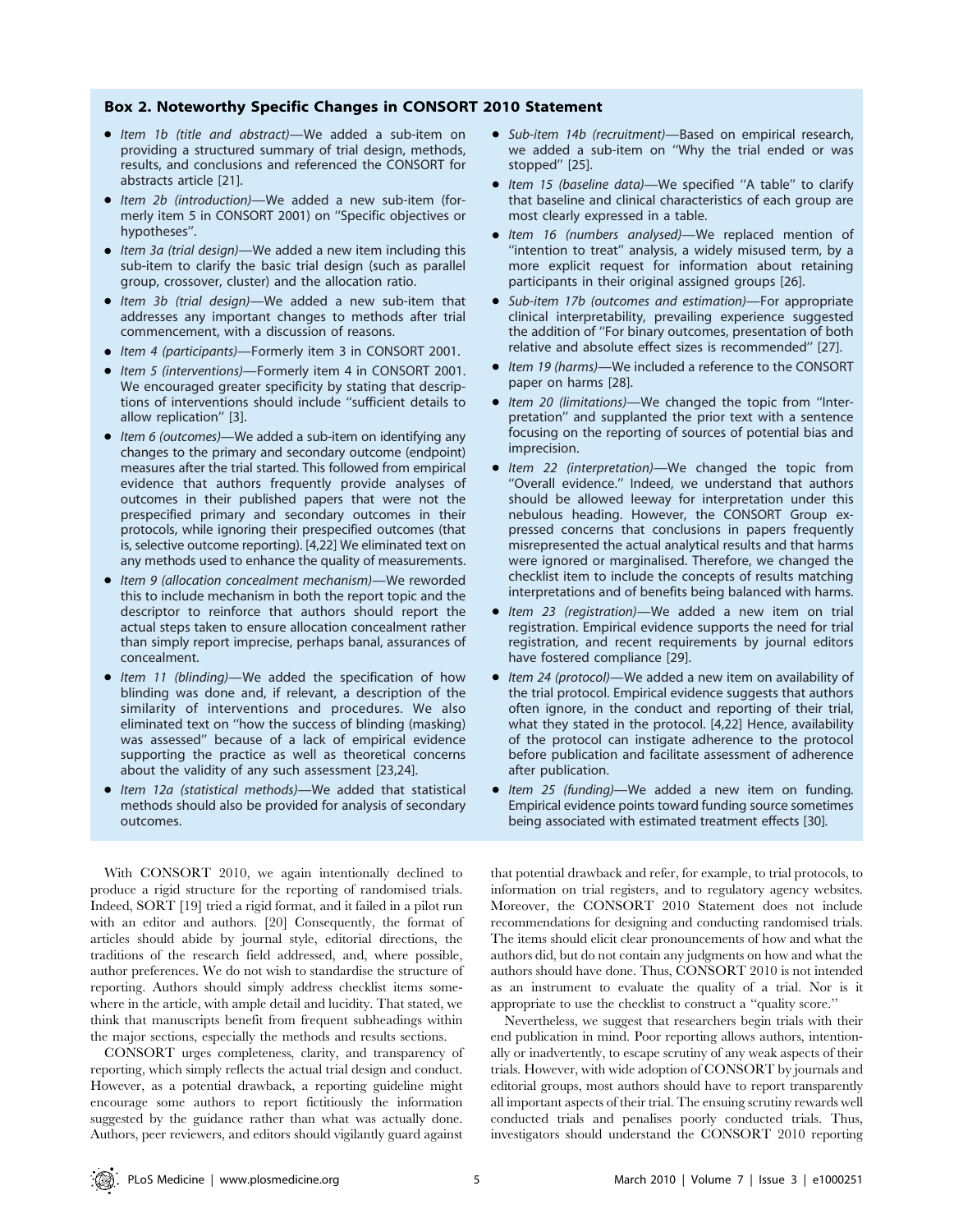guidelines before starting a trial as a further incentive to design and conduct their trials according to rigorous standards.

CONSORT 2010 supplants the prior version published in 2001. Any support for the earlier version accumulated from journals or editorial groups will automatically extend to this newer version, unless specifically requested otherwise. Journals that do not currently support CONSORT may do so by registering on the CONSORT website. If a journal supports or endorses CON-SORT 2010, it should cite one of the original versions of CONSORT 2010, the CONSORT 2010 Explanation and Elaboration, and the CONSORT website in their ''Instructions to authors.'' We suggest that authors who wish to cite CONSORT should cite this or another of the original journal versions of CONSORT 2010 Statement, and, if appropriate, the CONSORT 2010 Explanation and Elaboration. [13]. All CONSORT material can be accessed through the original publishing journals or the CONSORT website. Groups or individuals who desire to translate the CONSORT 2010 Statement into other languages should first consult the CONSORT policy statement on the website.

We emphasise that CONSORT 2010 represents an evolving guideline. It requires perpetual reappraisal and, if necessary, modifications. In the future we will further revise the CONSORT material considering comments, criticisms, experiences, and accumulating new evidence. We invite readers to submit recommendations via the CONSORT website.

#### Supporting Information

Figure S1 Flow diagram of the progress through the phases of a parallel randomised trial of two groups (downloadable template document for researchers to re-use).

Found at: doi:10.1371/journal.pmed.1000251.s001 (0.03 MB DOC)

Text S1 CONSORT 2010 checklist of information to include when reporting a randomised trial (downloadable template document for researchers to re-use).

Found at: doi:10.1371/journal.pmed.1000251.s002 (0.11 MB DOC)

#### References

- 1. Juni P, Altman DG, Egger M (2001) Systematic reviews in health care: assessing the quality of controlled clinical trials. BMJ 323: 42–46.
- 2. Chan AW, Altman DG (2005) Epidemiology and reporting of randomised trials published in PubMed journals. Lancet 365: 1159–1162.
- 3. Glasziou P, Meats E, Heneghan C, Shepperd S (2008) What is missing from descriptions of treatment in trials and reviews? BMJ 336: 1472–1474.
- 4. Dwan K, Altman DG, Arnaiz JA, Bloom J, Chan AW, et al. (2008) Systematic review of the empirical evidence of study publication bias and outcome reporting bias. PLoS ONE 3: e3081. doi:10.1371/journal.pone.0003081.
- 5. Begg C, Cho M, Eastwood S, Horton R, Moher D, et al. (1996) Improving the quality of reporting of randomized controlled trials. The CONSORT statement. JAMA 276: 637–639.
- 6. Moher D, Schulz KF, Altman DG (2001) The CONSORT statement: revised recommendations for improving the quality of reports of parallel-group randomised trials. Lancet 357: 1191–1194.
- 7. Moher D, Schulz KF, Altman DG (2001) The CONSORT statement: revised recommendations for improving the quality of reports of parallel-group randomized trials. Ann Intern Med 134: 657–662.
- 8. Moher D, Schulz KF, Altman D (2001) The CONSORT statement: revised recommendations for improving the quality of reports of parallel-group randomized trials. JAMA 285: 1987–1991.
- 9. Plint AC, Moher D, Morrison A, Schulz K, Altman DG, et al. (2006) Does the CONSORT checklist improve the quality of reports of randomised controlled trials? A systematic review. Med J Aust 185: 263–267.
- 10. Hopewell S, Dutton S, Yu L-M, Chan A-W, Altman DG (2010) The quality of reports of randomised trials in 2000 and 2006: a comparative study of articles indexed by PubMed. BMJ 340: c723.
- 11. Campbell MK, Elbourne DR, Altman DG (2004) CONSORT statement: extension to cluster randomised trials. BMJ 328: 702–708.

#### Acknowledgments

The CONSORT Group contributors to CONSORT 2010: DG Altman, Centre for Statistics in Medicine, University of Oxford; Virginia Barbour, PLoS Medicine; Jesse A Berlin, Johnson & Johnson Pharmaceutical Research and Development, USA; Isabelle Boutron, University Paris 7 Denis Diderot, Assistance Publique des Hôpitaux de Paris, INSERM, France; PJ Devereaux, McMaster University, Canada; Kay Dickersin, Johns Hopkins Bloomberg School of Public Health, USA; Diana Elbourne, London School of Hygiene & Tropical Medicine; Susan Ellenberg, University of Pennsylvania School of Medicine, USA; Val Gebski, University of Sydney, Australia; Steven Goodman, Journal of the Society for Clinical Trials, USA; Peter C Gøtzsche, Nordic Cochrane Centre, Denmark; Trish Groves, BMJ; Steven Grunberg, American Society of Clinical Oncology, USA; Brian Haynes, McMaster University, Canada; Sally Hopewell, Centre for Statistics in Medicine, University of Oxford; Astrid James, Lancet; Peter Juhn, Johnson & Johnson, USA; Philippa Middleton, University of Adelaide, Australia; Don Minckler, University of California Irvine, USA; D Moher, Ottawa Methods Centre, Clinical Epidemiology Program, Ottawa Hospital Research Institute, Canada; Victor M Montori, Knowledge and Encounter Research Unit, Mayo Clinic College of Medicine, USA; Cynthia Mulrow, Annals of Internal Medicine, USA; Stuart Pocock, London School of Hygiene & Tropical Medicine; Drummond Rennie, JAMA, USA; David L Schriger, Annals of Emergency Medicine, USA; KF Schulz, Family Health International, USA; Iveta Simera, EQUATOR Network; Elizabeth Wager, Sideview.

Contributors to CONSORT 2010 who did not attend the Montebello meeting: Mike Clarke, UK Cochrane Centre; Gordon Guyatt, McMaster University, Canada.

#### Author Contributions

ICMJE criteria for authorship read and met: KFS DGA DM. Wrote the first draft of the paper: KFS. Contributed to the writing of the paper: KFS DGA DM. KFS, DGA, and DM participated in meetings and regular conference calls, planned the CONSORT 2007 meeting at Montebello, developed the agenda, prepared background research, identified and invited participants, contributed to the CONSORT meeting, drafted the manuscript, and, after critical review by the CONSORT Group, finalized the text of the manuscript. Members of the CONSORT Group attended the meeting, except for those noted in the Acknowledgments, and provided input on and review of the revised checklist and text of this article. Some members also prepared background material.

- 12. Piaggio G, Elbourne DR, Altman DG, Pocock SJ, Evans SJ (2006) Reporting of noninferiority and equivalence randomized trials: an extension of the CONSORT statement. JAMA 295: 1152–1160.
- 13. Moher D, Hopewell S, Schulz KF, Montori V, Gøtzsche PC, et al. (2010) CONSORT 2010 Explanation and Elaboration: updated guidelines for reporting parallel group randomised trials. BMJ 340: c869.
- 14. Schulz KF, Chalmers I, Hayes RJ, Altman DG (1995) Empirical evidence of bias. Dimensions of methodological quality associated with estimates of treatment effects in controlled trials. JAMA 273: 408–412.
- 15. Moher D, Pham B, Jones A, Cook DJ, Jadad AR, et al. (1998) Does quality of reports of randomised trials affect estimates of intervention efficacy reported in meta-analyses? Lancet 352: 609–613.
- 16. Moher D, Liberati A, Tetzlaff J, Altman DG, The PRISMA Group (2009) Preferred reporting items for systematic reviews and meta-analyses: the PRISMA statement. PLoS Med 6: e1000097. doi:10.1371/journal.pmed.1000097.
- 17. Bossuyt PM, Reitsma JB, Bruns DE, Gatsonis CA, Glasziou PP, et al. (2003) Towards complete and accurate reporting of studies of diagnostic accuracy: the STARD initiative. BMJ 326: 41–44.
- 18. von Elm E, Altman DG, Egger M, Pocock SJ, Gøtzsche PC, et al. (2007) Strengthening the reporting of observational studies in epidemiology (STROBE) statement: guidelines for reporting observational studies. BMJ 335: 806–808.
- 19. Standards of Reporting Trials Group (1994) A proposal for structured reporting of randomized controlled trials. JAMA 272: 1926–1931.
- 20. Rennie D (1995) Reporting randomized controlled trials. An experiment and a call for responses from readers. JAMA 273: 1054–1055.
- 21. Hopewell S, Clarke M, Moher D, Wager E, Middleton P, et al. (2008) CONSORT for reporting randomised trials in journal and conference abstracts. Lancet 371: 281–283.